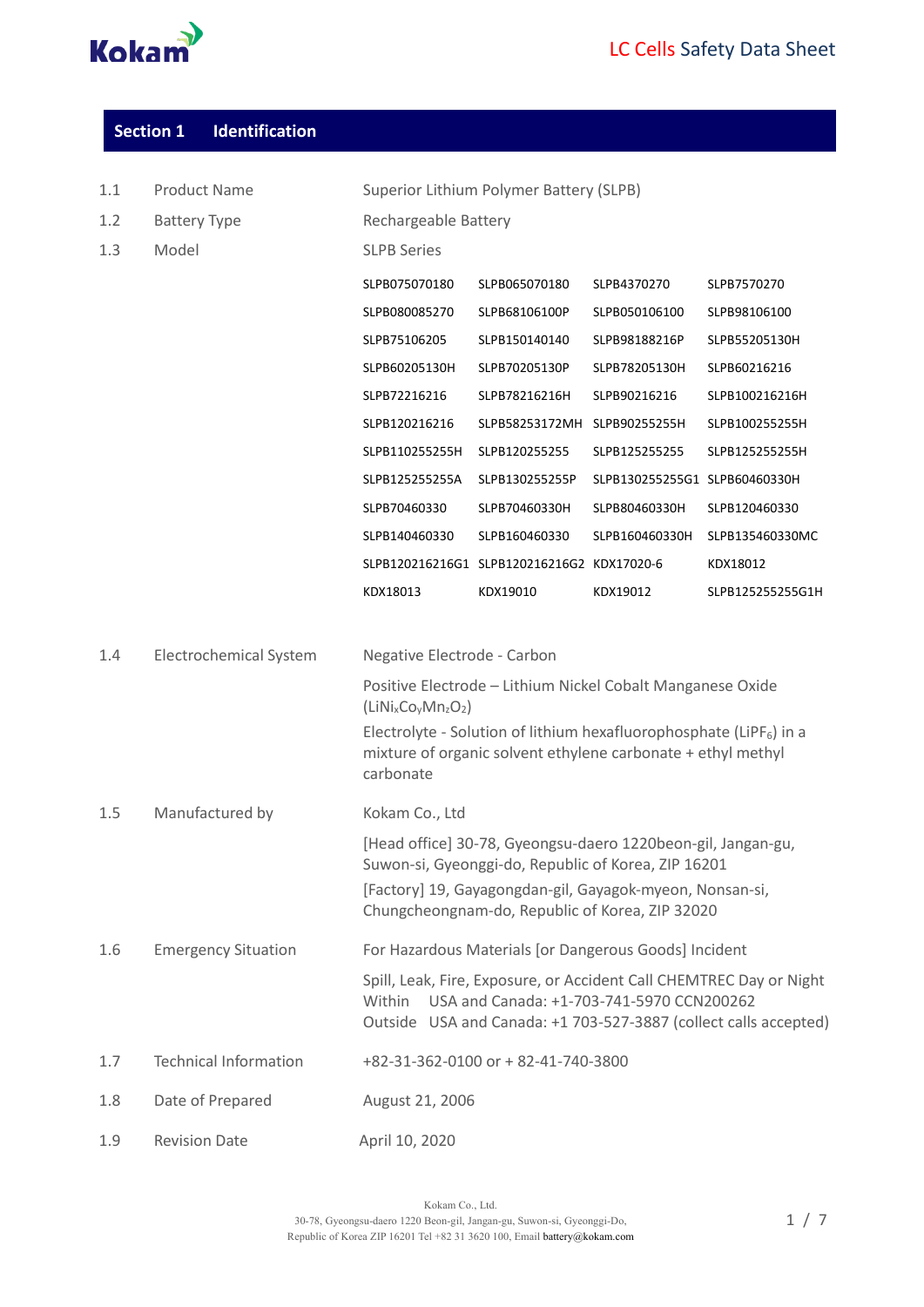

## **Section 2 Hazard(s) Identification**

- 2.1 Classification of the substance or mixture; No classification according to EU CLP regulation, since the product is legally an article rather than chemical substance which is subject to EU CLP and/or to 67/548/EEC.
- 2.2 GHS Classification : Not available This product is outside the scope of GHS system since it's considered as an "article"
- 2.3 There is no hazard when the measures for handling and storage are followed.
- 2.4 In case of cell damage, possible release of dangerous substances and a flammable gas mixture.
- 2.5 May explode in a fire, which could release hydrogen fluoride gas. Use extinguishing media suitable for materials burning in fire.

#### **Section 3 Composition/Information on Ingredients**

| <b>Chemical Name</b>                                                                                         | <b>CAS Number</b>                               | % Content    |
|--------------------------------------------------------------------------------------------------------------|-------------------------------------------------|--------------|
| Lithium Nickel Cobalt Manganese<br>Oxide (LiNi <sub>x</sub> Co <sub>v</sub> Mn <sub>z</sub> O <sub>2</sub> ) | 182442-95-1                                     | $20 \sim 50$ |
| Carbon<br>(Graphite, Proprietary)                                                                            | 7782-42-5                                       | $15 \sim 35$ |
| <b>PVDF</b><br>(1,1-Difluoroethene homopolymer;<br>Poly(vinylene fluoride))                                  | 24937-79-9                                      | < 8          |
| Aluminum Foil                                                                                                | 7429-90-5                                       | $3 \sim 12$  |
| Copper Foil                                                                                                  | 7440-50-8                                       | $3 - 12$     |
| Electrolyte                                                                                                  | EC: 96-49-1, EMC: 623-53-0<br>LiPF6: 21324-40-3 | $10 - 20$    |
| Al Film Cover                                                                                                | n/a                                             | < 5          |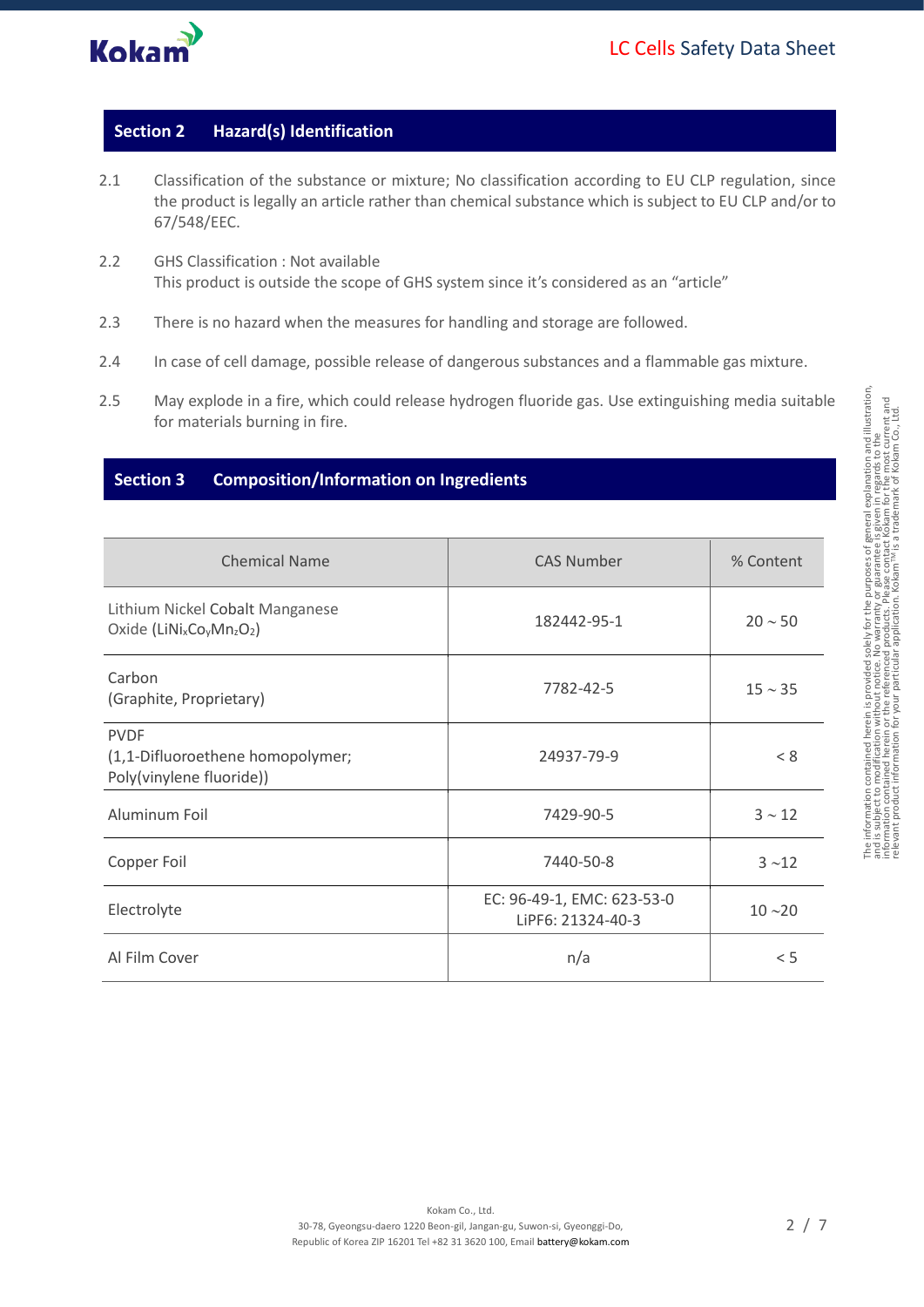

## **Section 4 First-Aid Measures**

In the event of battery rupture or explosion, evacuate personnel from contaminated area and provide maximum ventilation to clear out fumes/gases. In all cases, seek immediate medical attention.

| 4.1 | Eye Contact  | Flush with plenty of water (eyelids held open) for at least 15 minutes.                                                                                                                                                                                                           |
|-----|--------------|-----------------------------------------------------------------------------------------------------------------------------------------------------------------------------------------------------------------------------------------------------------------------------------|
| 4.2 | Skin Contact | Remove all contaminated clothing and flush affected areas with<br>plenty of water and soap for at least 15 minutes. Do not apply grease<br>or ointments.                                                                                                                          |
| 4.3 | Ingestion    | Dilute by drinking plenty of water and seek immediate medical<br>attention. If substances are swallowed, be sure that aspiration of<br>vomit does not occur. Ensure that mucus does not obstruct the<br>airway. Do not prescribe oral medication/aid to an unconscious<br>person. |
| 4.4 | Inhalation   | Ventilate the contaminated area and evacuate affected personnel.<br>Provide oxygen or artificial respiration, if necessary.                                                                                                                                                       |

### **Section 5 Fire-Fighting Measure**

| 5.1 |       | Fire and Explosion Hazards      | The battery can leak and/or release vaporized or decomposed and<br>combustible electrolyte fumes when exposed to temperatures above<br>60°C when improperly handled; or due to the environment. Cells or<br>batteries may flame or leak potentially hazardous vapors if exposed<br>to excessive heat or fire. Fire, excessive heat, or over voltage can<br>potentially be hazardous and lead to decomposition of products.<br>Damaged or opened cells or batteries can result in rapid heating and<br>the release of flammable vapors. Vapors may be heavier than air and<br>may travel on ground or be moved by ventilation to an ignition source<br>and flash back. Use a positive pressure self-contained breathing<br>apparatus if batteries are contained in a fire. Full protective clothing<br>is necessary. During water application, caution is advised as burning<br>pieces of flammable particles may be ejected from the fire. |
|-----|-------|---------------------------------|--------------------------------------------------------------------------------------------------------------------------------------------------------------------------------------------------------------------------------------------------------------------------------------------------------------------------------------------------------------------------------------------------------------------------------------------------------------------------------------------------------------------------------------------------------------------------------------------------------------------------------------------------------------------------------------------------------------------------------------------------------------------------------------------------------------------------------------------------------------------------------------------------------------------------------------------|
| 5.2 |       | <b>Extinguishing Media</b>      | Suitable: CO <sub>2</sub> , Water, Dry chemical or Foam extinguishers or Type D<br>extinguishers                                                                                                                                                                                                                                                                                                                                                                                                                                                                                                                                                                                                                                                                                                                                                                                                                                           |
| 5.3 |       | <b>Special Exposure Hazards</b> | If cells overheat due to an external source or improper use,<br>electrolyte leakage or battery container rupture may occur and<br>release inner component/material in the environment.                                                                                                                                                                                                                                                                                                                                                                                                                                                                                                                                                                                                                                                                                                                                                     |
|     | 5.3.1 | Eye Contact                     | The electrolyte solution contained in the battery is an irritant and can<br>damage ocular tissues.                                                                                                                                                                                                                                                                                                                                                                                                                                                                                                                                                                                                                                                                                                                                                                                                                                         |
|     | 5.3.2 | Skin Contact                    | The electrolyte solution contained in the battery causes skin irritation.                                                                                                                                                                                                                                                                                                                                                                                                                                                                                                                                                                                                                                                                                                                                                                                                                                                                  |
|     | 5.3.3 | Ingestion                       | The ingestion of electrolyte solution causes tissue damage to throat<br>and gastro/respiratory tract.                                                                                                                                                                                                                                                                                                                                                                                                                                                                                                                                                                                                                                                                                                                                                                                                                                      |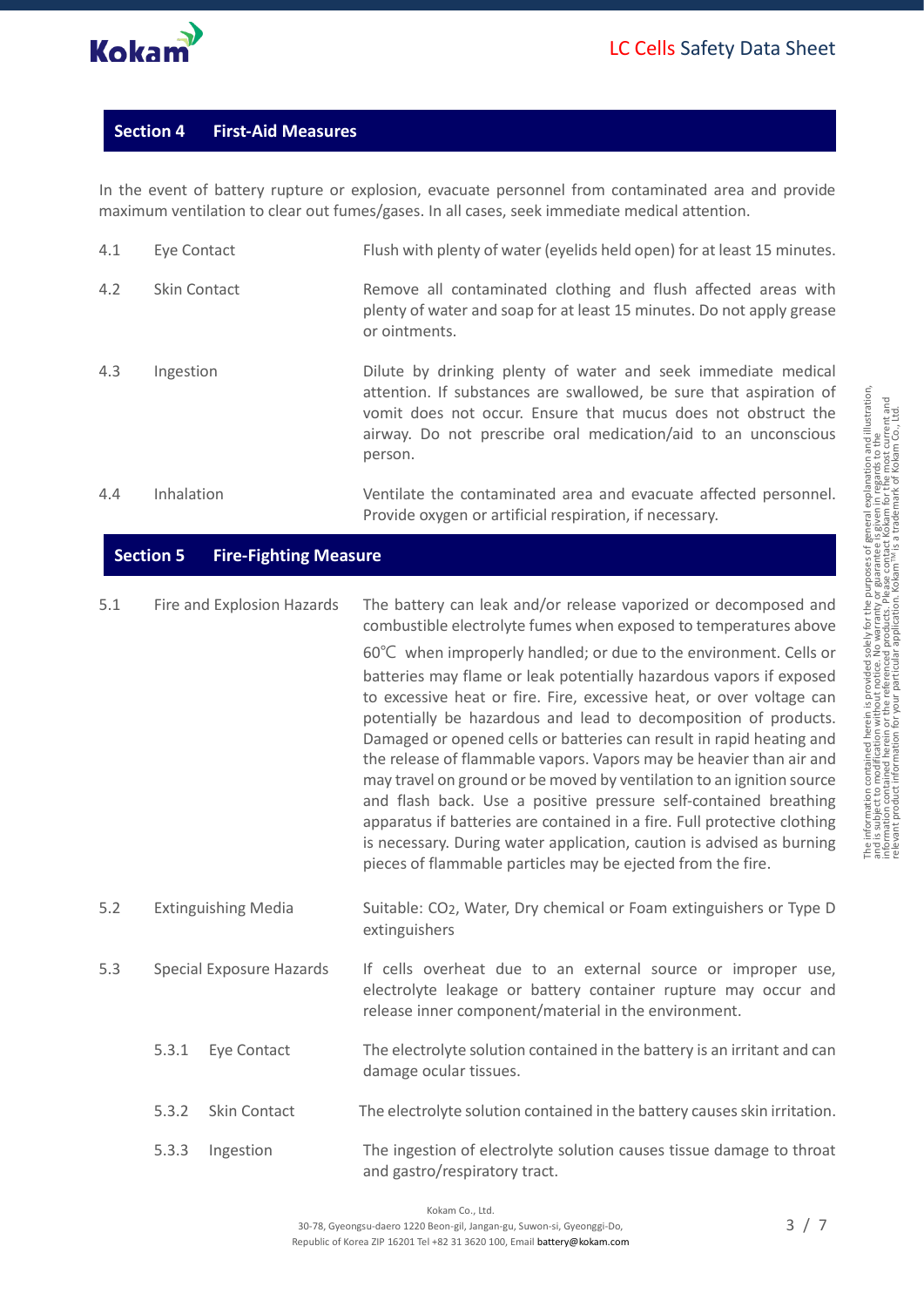- 5.3.4 Inhalation Contents of a leaking or ruptured battery can cause respiratory tract mucus, membrane irritation and edema. 5.4 Special Protective Equipment Use self-contained breathing apparatus to avoid breathing irritant
	- fumes. Wear protective clothing and wash the body with an electrolyte solution.

#### **Section 6 Accidental Release Measure**

The material contained within the batteries can only be expelled under abusive conditions. Using a shovel or broom cover the battery or expelled substances with dry sand or vermiculite. Place the battery in a separate container (after cooling, if necessary) and dispose in accordance with local regulations.

#### **Section 7 Handling and Storage**

Batteries should not be disassembled, destroyed or incinerated as they may leak, rupture and release chemicals into the environment.

| 7.1 | Handling | Batteries are designed to be recharged. However, improperly<br>charging a cell or battery may cause the cell or battery to ignite. Use<br>only approved chargers and follow standard operating procedures.<br>Never disassemble a battery or bypass any safety device. Do not<br>crush, pierce, short (+) and (-) battery terminals with conductive (i.e.<br>metal) goods. Do not directly heat or solder. Do not throw into fire.<br>Do not mix batteries of different types and brands. Do not mix new<br>and used batteries. Keep batteries in non conductive (i.e. plastic)<br>trays.                                                                     |
|-----|----------|---------------------------------------------------------------------------------------------------------------------------------------------------------------------------------------------------------------------------------------------------------------------------------------------------------------------------------------------------------------------------------------------------------------------------------------------------------------------------------------------------------------------------------------------------------------------------------------------------------------------------------------------------------------|
| 7.2 | Storage  | Do not store batteries above 60°C. Store batteries in a cool (below<br>25°C), dry area that is subject to little temperature change. Elevated<br>temperatures can result in reduced battery service life. Do not store<br>batteries in a manner that allows terminals to short circuit. Extended<br>short-circuiting creates high temperatures in the cell. High<br>temperatures can cause skin irritation or cause the cell to flame.<br>Avoid reversing battery polarity within the battery assembly. Doing<br>so may cause the cell to ignite or to leak. Do not place batteries near<br>heating equipment, or expose to direct sunlight for long periods. |
| 7.3 | Other    | Follow the manufacturer's recommendations regarding maximum<br>recommended currents and operating temperature range. Applying<br>pressure to the battery may cause disintegration, releasing irritant<br>materials that are hazardous to the eye, skin, and throat.                                                                                                                                                                                                                                                                                                                                                                                           |

#### **Section 8 Exposure Controls and Personal Protection**

No engineering controls are required for handing batteries that have not been damaged.

The information contained herein is provided solely for the purposes of general explanation and illustration,<br>and is subject to modification without notice. No warranty or guarantee is given in regards to the<br>relevant prod

The information contained herein is provided solely for the purposes of general explanation and illustration,<br>and is subject to modification without notice. No warranty or guarantee is given in regards to the<br>relevant prod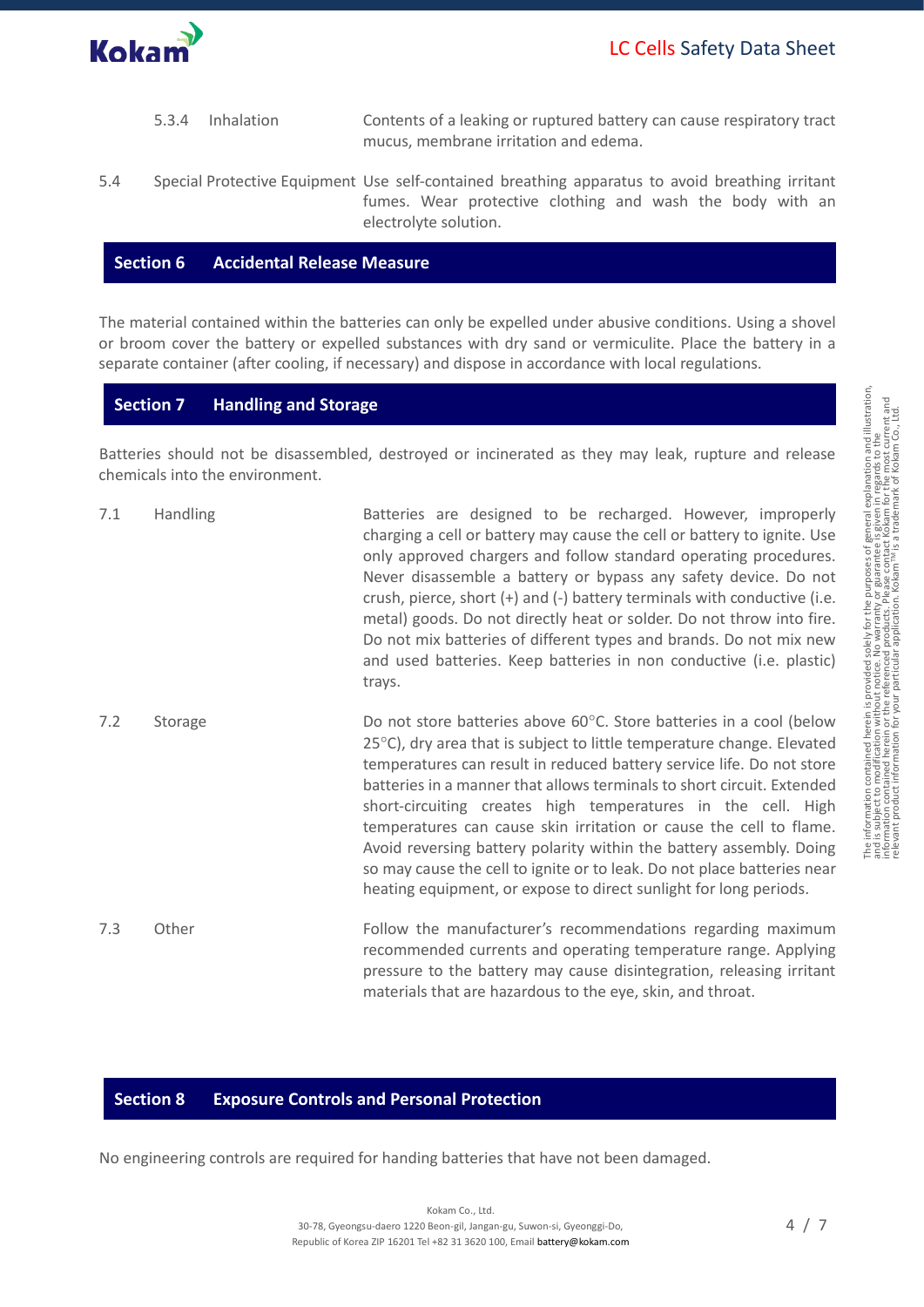# LC Cells Safety Data Sheet



| 8.1 | <b>Respiratory Protection</b> | It is not necessary under normal use. In event of battery rupture, use<br>self-contained full-face respiratory equipment.         |
|-----|-------------------------------|-----------------------------------------------------------------------------------------------------------------------------------|
| 8.2 | <b>Hand Protection</b>        | It is not necessary under normal use. Use gloves when handling a<br>leaking or ruptured battery.                                  |
| 8.3 | Eye Protection                | It is not necessary under normal use. Wear safety goggles/glasses<br>with side shields if handling a leaking or ruptured battery. |
| 8.4 | Skin Protection               | It is not necessary under normal use. Use rubber protective working<br>when handling of a ruptured battery.                       |

#### **Section 9 Physical and Chemical Information**

| 9.1 | <b>State</b>         | Solid     |
|-----|----------------------|-----------|
| 9.2 | Odor                 | n/a       |
| 9.3 | PН                   | n/a       |
| 9.4 | Vapor pressure       | n/a       |
| 9.5 | Vapor density        | n/a       |
| 9.6 | <b>Boiling point</b> | n/a       |
| 9.7 | Solubility in water  | Insoluble |
| 9.8 | Specific gravity     | n/a       |
| 9.9 | Density              | n/a       |

#### **Section 10 Stability and Reactivity**

- 10.1 Conditions to avoid :
	- $\bullet$  Heat above 60 $^{\circ}$ C
	- Deform, mutilate, crush, pierce, disassemble
	- Short circuit
	- Prolonged exposure to humid conditions
- 10.2 Materials to avoid : n/a
- 10.3 Hazardous Decomposition Products; None(during normal operating conditions). If cells are opened, hydrogen fluoride(HF) and carbon monoxide(CO) may be released.

## **Section 11 Toxicological Information**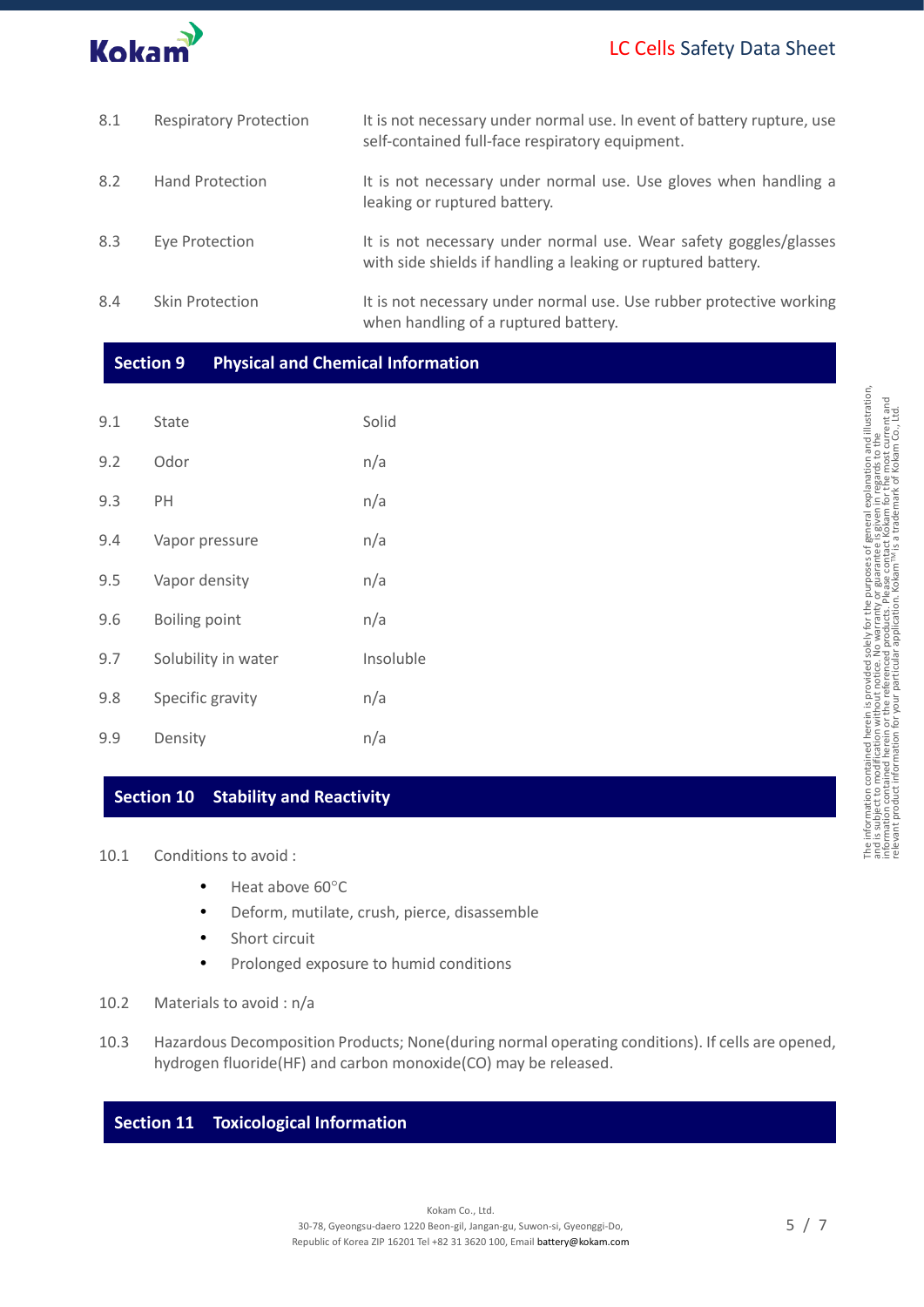

| 11.1                                     | The electrolytes contained in this battery can irritate eyes with any<br>Irritancy<br>direct contact. Prolonged contact with the skin or mucous<br>membranes may cause irritation. |                                           |  |
|------------------------------------------|------------------------------------------------------------------------------------------------------------------------------------------------------------------------------------|-------------------------------------------|--|
| 11.2                                     | Sensitization                                                                                                                                                                      | No information is available at this time. |  |
| 11.3                                     | Carcinogenicity                                                                                                                                                                    | No information is available at this time. |  |
| 11.4                                     | Reproductive toxicity                                                                                                                                                              | No information is available at this time. |  |
| 11.5                                     | Teratogenicity                                                                                                                                                                     | No information is available at this time. |  |
| 11.6                                     | Mutagenicity                                                                                                                                                                       | No information is available at this time. |  |
| <b>Section 12 Ecological Information</b> |                                                                                                                                                                                    |                                           |  |

Ecological injuries are not known or expected under normal use. Do not flush into surface water or sanitary sewer system.

#### **Section 13 Disposal Consideration**

- 13.1 Dispose in accordance with applicable regulations according to country (in most countries, the disposal of used batteries is forbidden and the end-users are invited to dispose them properly, eventually through not-for-profit or profit organizations, mandated by the local government or organized on a voluntary basis by professionals).
- 13.2 Batteries should be completely discharged prior to disposal and/or the terminals taped or capped to prevent short circuit. When completely discharged, it is not considered hazardous.
- 13.3 This product does not contain any materials listed by the United State EPA as requiring specific waste disposal requirements. These are exempted from the hazardous waste disposal standards under Universal Waste Regulations. Disposal of large quantities of Lithium-ion batteries or cells may be subject to federal, state, or local regulations.
- 13.4 Consult your local, state and provincial regulations regarding disposal of these batteries.

## **Section 14 Transporting Information**

In the case of transportation, avoid exposure to high temperature and prevent the formation of any condensation. Take in a cargo of them without falling, dropping and breakage. Prevent collapse of cargo piles and wet by rain. The container must be handled carefully. Do not shock the results in a mark of hitting on a cell. Please refer section 7- HANDINH AND STORANG also.

- 14.1 United Nations Regulation
	- UN Class : UN 3480

The information contained herein is provided solely for the purposes of general explanation and illustration,<br>and is subject to modification without notice. No warranty or guarantee is given in regards to the<br>relevant prod

The information contained herein is provided solely for the purposes of general explanation and illustration,<br>and is subject to modification without notice. No warranty or guarantee is given in regards to the<br>relevant prod